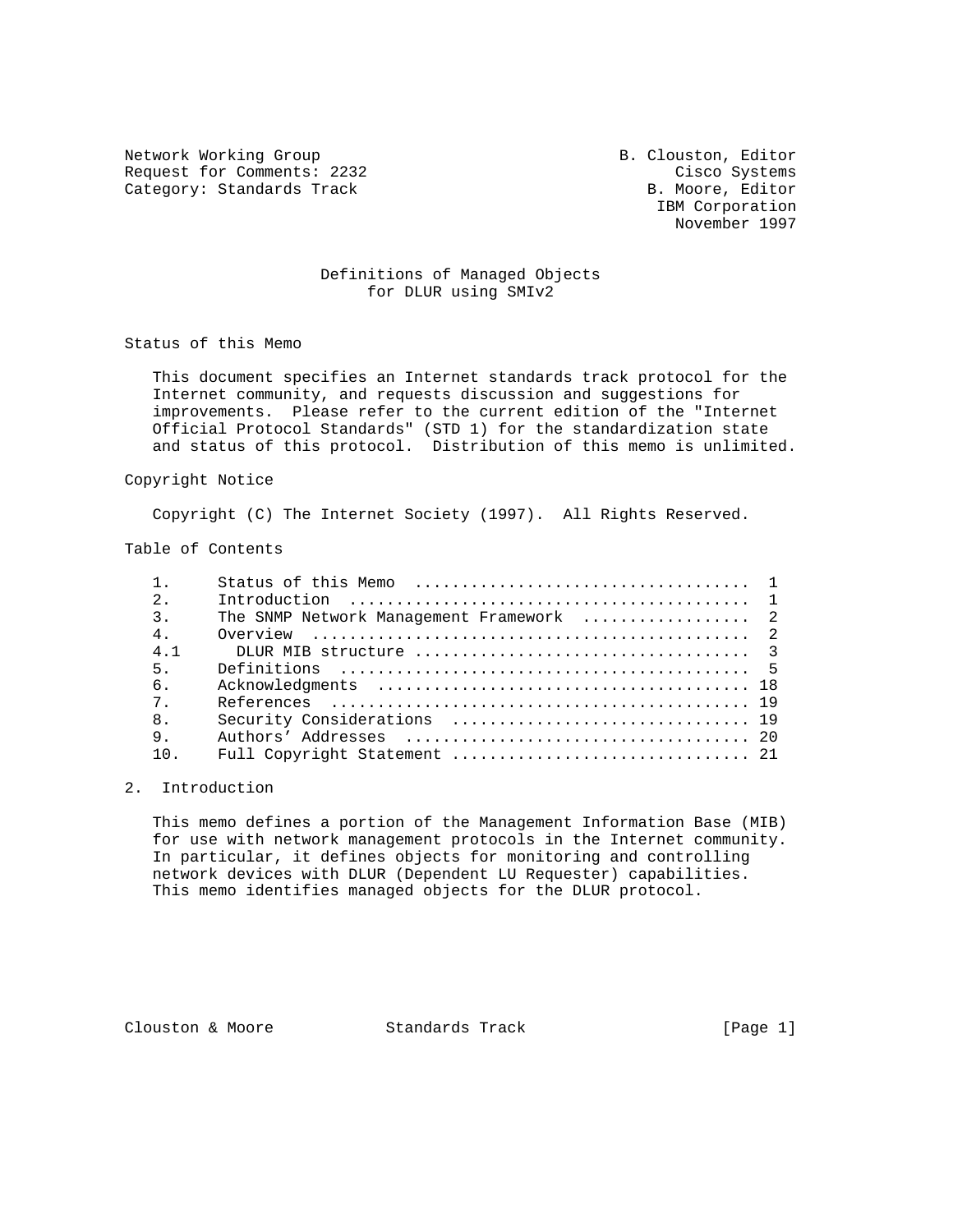#### 3. The SNMP Network Management Framework

 The SNMP Network Management Framework consists of several components. For the purpose of this specification, the applicable components of the Framework are the SMI and related documents [1, 2, 3], which define the mechanisms used for describing and naming objects for the purpose of management.

 The Framework permits new objects to be defined for the purpose of experimentation and evaluation.

4. Overview

 This document identifies objects for monitoring the configuration and active characteristics of devices with DLUR capabilities. Dependent LU requester/server (DLUR/S) is an extension to the Advanced Peer to-Peer Networking (APPN) architecture that provides dependent LU services in APPN networks. See the SNANAU APPN MIB [4] for management of APPN networks.

 The base APPN architecture only provided for transport of data between independent logical units (LUs). However, customers have an enormous investment in applications based on dependent LU types. DLUR/S provides for support of dependent LU sessions in an APPN network.

 A dependent LU server (DLUS) is an APPN node that provides System Services Control Point (SSCP) services over an APPN network to remote secondary dependent LUs by using SSCP-PU (physical unit) and SSCP-LU sessions whose flows are encapsulated on LU 6.2 session flows between the DLUS node and the appropriate dependent LU requester (DLUR) node. The secondary dependent LUs may be local to the DLUR node, or in adjacent type 2.0 or 2.1 nodes.

 The LU 6.2 control sessions between a DLUS node and a DLUR node are referred to as a CPSVRMGR pipe. CPSVRMGR refers to the mode used for the sessions.

In this document, we describe DLUR managed objects.

The DLUR terms and overall architecture are described in [5].

 Highlights of the management functions supported by the DLUR MIB module include the following:

Clouston & Moore 6 Standards Track [Page 2]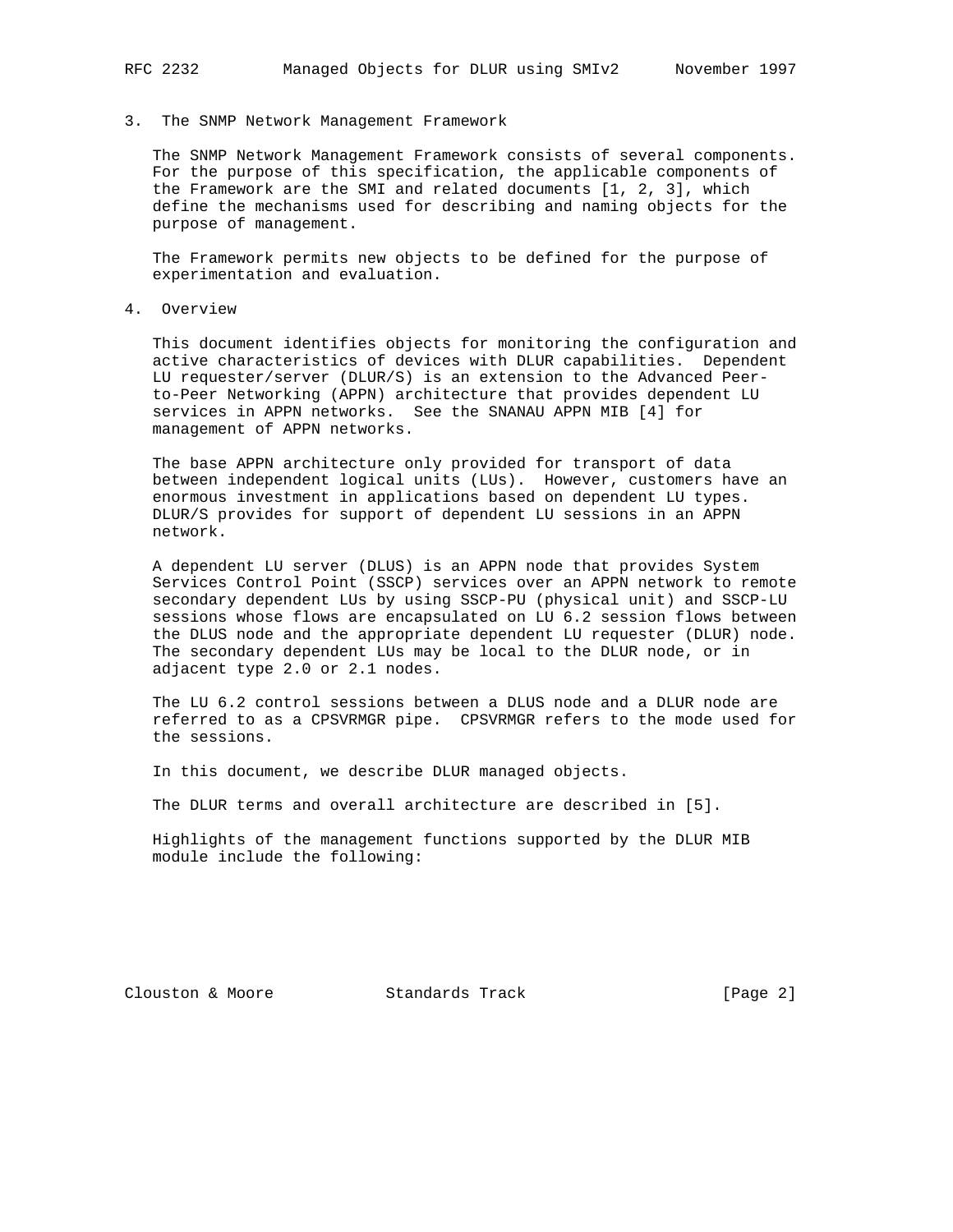- o Identifying the node's DLUR capabilities
- o Displaying the physical units (PUs) this node is supporting
- o Identification of Dependent LU Servers
- o Displaying the state of control sessions to Dependent LU Servers.

This MIB module does not support:

- o Management of dependent LU servers
- o Configuration of DLUR nodes.
- o Changing the state of control session to the DLUS
- o Displaying the dependent LUs this node is supporting
- o Traps. The APPN MIB contains a trap for Alert conditions that may affect DLUR resources. The value for the affectedObject object contained in the alertTrap is determined by the implementation. It may contain a VariablePointer from the DLUR MIB. The APPN/DLUR Alerts are defined in [6].

### 4.1. DLUR MIB Structure

 Although DLUR is an extension to APPN, the DLUR MIB relies very little upon the APPN MIB. The dlurNodeCpName object in this MIB has the same value as the appnNodeCpName object in the APPN MIB. If the dlurPuLsName object in the MIB has the same value as the appnLsName object in the APPN MIB, then the two objects are referring to the same link station.

The DLUR MIB module contains the following collections of objects:

- o dlurNodeInfo--objects representing the capabilities and architecture options supported by the DLUR implementation, as well as default primary and backup DLUSs.
- o dlurPuInfo--objects describing the PUs that this APPN node is supporting with DLUR.
- o dlurDlusInfo--objects describing the control sessions with DLUSs.

These are described below in more detail.

Clouston & Moore 6 Standards Track [Page 3]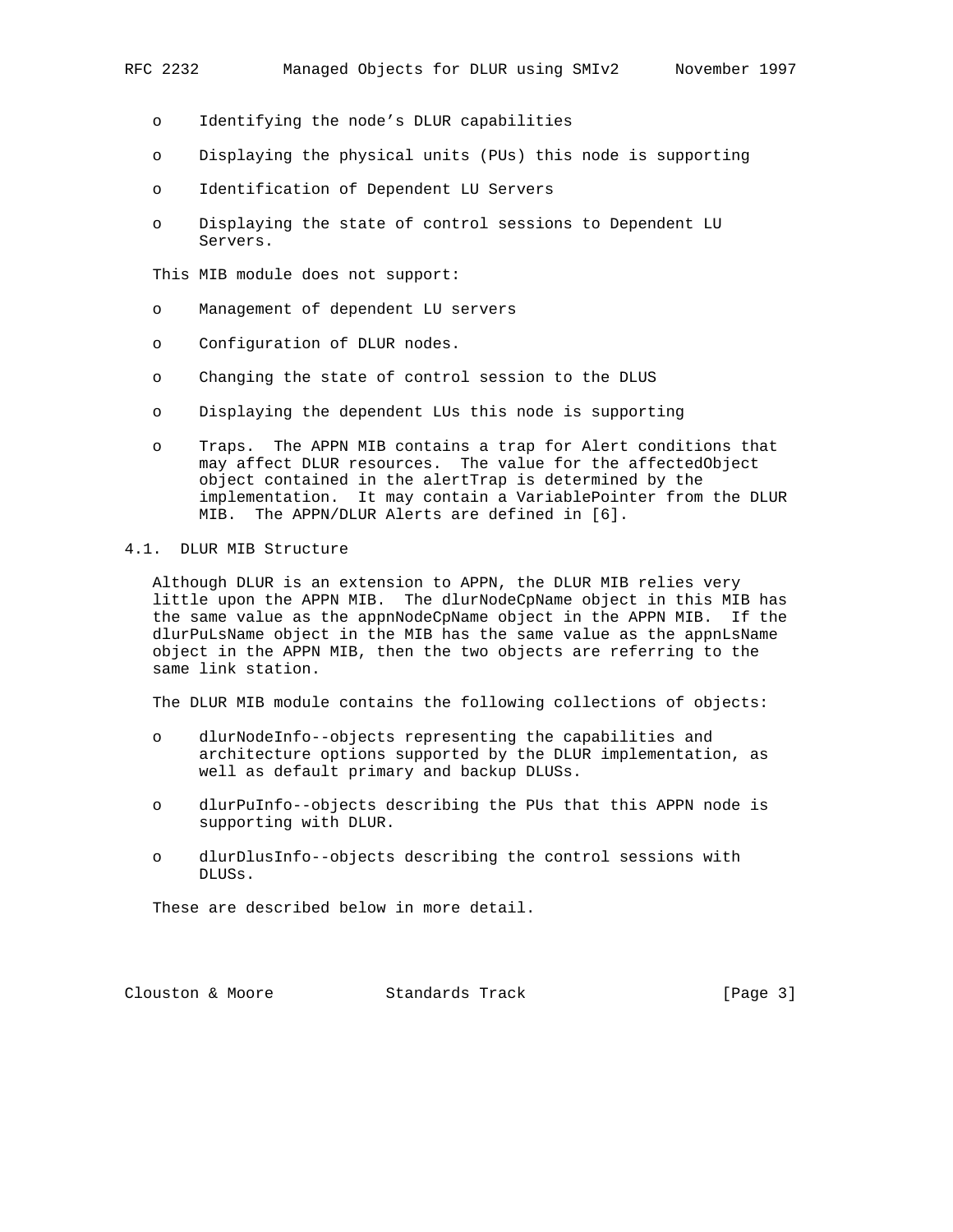#### 4.1.1. dlurNodeInfo group

The dlurNodeInfo group consists of the following objects and table:

1) dlurNodeCapabilities group

 These objects represent the capabilities and options of the DLUR implementation, such as the release level of the implementation

### 2) dlurDefaultDefBackupDlusTable

 This table identifies the list of defined backup DLUSs for all PUs served by this DLUR, if there is no specific DLUS backup list for the PU. The list is in descending order of preference as a backup DLUS.

### 4.1.2. dlurPuInfo group

The dlurPuInfo group consists of the following tables:

1) dlurPuTable

 This table has an entry for each PU this node is supporting via DLUR, including the locally known name, the SSCP supplied name (if known), and the PU status.

#### 2) dlurPuDefBackupDlusTable

 This table contains the backup DLUS list defined on a PU basis. The table has an entry for each specifically defined backup DLUS on each PU. The first index to the entry is the PU name, which organizes the table by PU name. The second index is a ranking which further sorts the table in descending order of preference as a backup DLUS for the PU.

 If a PU name is not found in this table, the dlurDefaultDefBackupDlusNameTable is used as a backup list for that PU.

# 4.1.3. dlurDlusInfo group

This group consists of the following table:

1) dlurDlusTable

 This table contains information about the control sessions (CPSVRMGR pipes) with the DLUS, including the control point (CP) name of the DLUS and the status of the control session.

Clouston & Moore 6 (Page 4)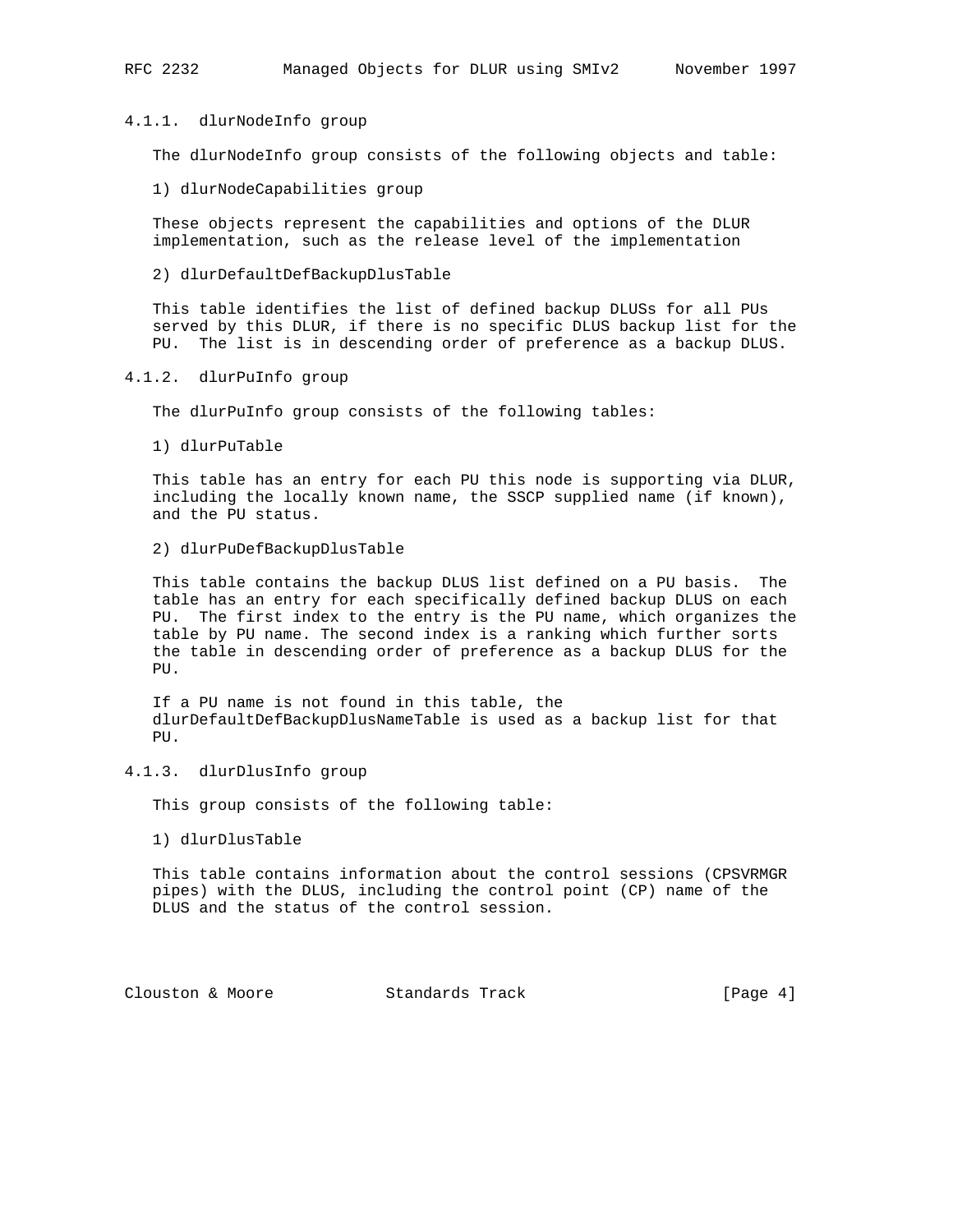5. Definitions APPN-DLUR-MIB DEFINITIONS ::= BEGIN IMPORTS DisplayString, TruthValue FROM SNMPv2-TC OBJECT-TYPE, MODULE-IDENTITY, Unsigned32 FROM SNMPv2-SMI MODULE-COMPLIANCE, OBJECT-GROUP FROM SNMPv2-CONF snanauMIB FROM SNA-NAU-MIB SnaControlPointName FROM APPN-MIB; dlurMIB MODULE-IDENTITY LAST-UPDATED "9705101500Z" ORGANIZATION "IETF SNA NAU MIB WG / AIW APPN/HPR MIBs SIG" CONTACT-INFO " "The contract of the contract of the contract of the contract of the contract of the contract of the contract of the contract of the contract of the contract of the contract of the contract of the contract of the contrac Bob Clouston Cisco Systems 7025 Kit Creek Road P.O. Box 14987 Research Triangle Park, NC 27709, USA Tel: 1 919 472 2333 E-mail: clouston@cisco.com Bob Moore IBM Corporation 800 Park Offices Drive RHJA/664 P.O. Box 12195 Research Triangle Park, NC 27709, USA Tel: 1 919 254 4436 E-mail: remoore@ralvm6.vnet.ibm.com " "The contract of the contract of the contract of the contract of the contract of the contract of the contract of the contract of the contract of the contract of the contract of the contract of the contract of the contrac DESCRIPTION "This is the MIB module for objects used to manage network devices with DLUR capabilities. This MIB contains information that is useful for managing an APPN product that implements a DLUR (Dependent Logical Unit

Clouston & Moore 6 (Page 5)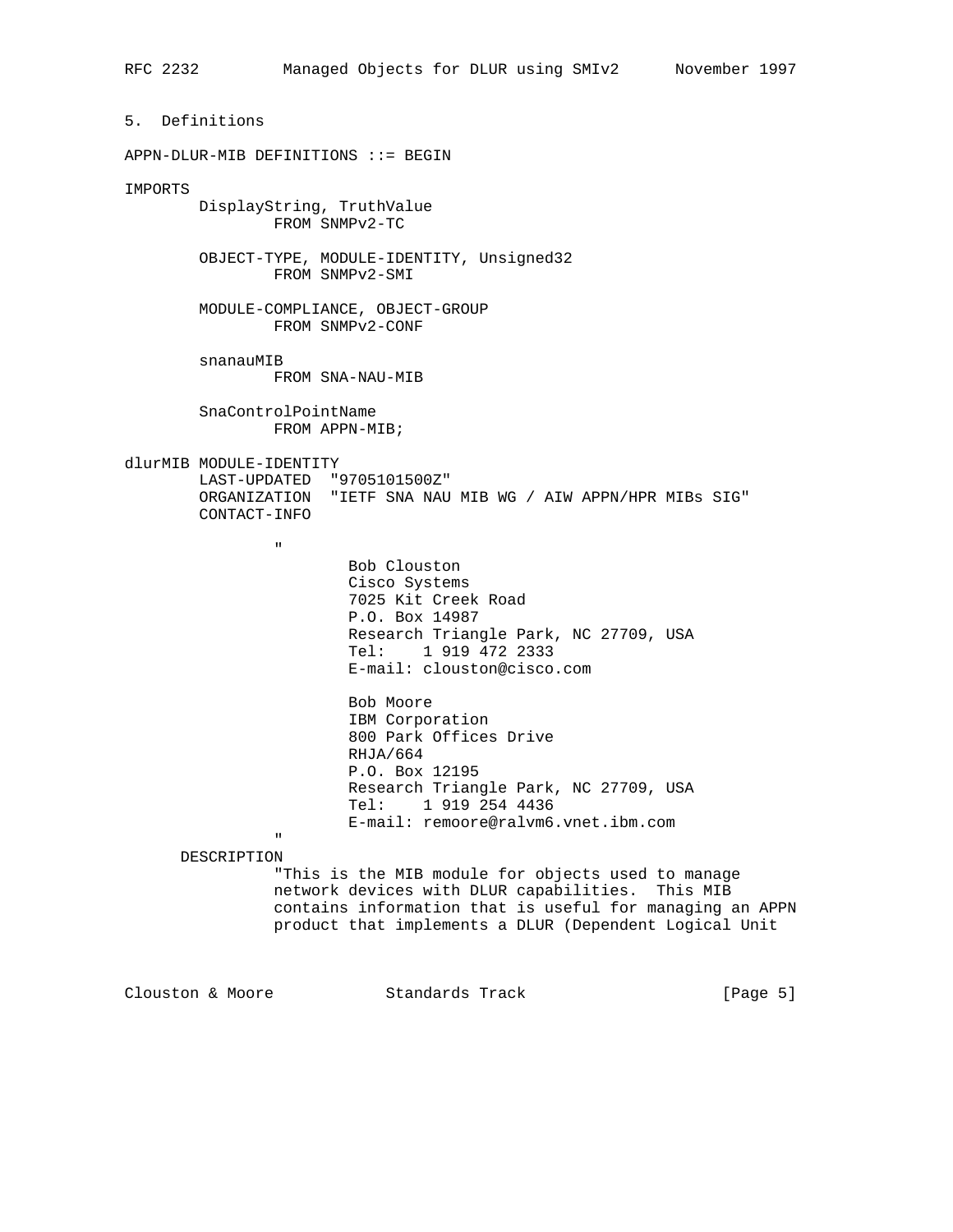Requester). The DLUR product has a client/server relationship with an APPN product that implements a DLUS (Dependent Logical Unit Server)."  $::=$  { snanauMIB 5 }  $--$  snanauMIB  $::=$   $\{$  mib-2 34  $\}$ -- \*\*\*\*\*\*\*\*\*\*\*\*\*\*\*\*\*\*\*\*\*\*\*\*\*\*\*\*\*\*\*\*\*\*\*\*\*\*\*\*\*\*\*\*\*\*\*\*\*\*\*\*\*\*\*\*\*\*\*\*\*\*\*\*\*\*\*\*\* -- Textual Convention -- \*\*\*\*\*\*\*\*\*\*\*\*\*\*\*\*\*\*\*\*\*\*\*\*\*\*\*\*\*\*\*\*\*\*\*\*\*\*\*\*\*\*\*\*\*\*\*\*\*\*\*\*\*\*\*\*\*\*\*\*\*\*\*\*\*\*\*\*\* -- SnaControlPointName is imported from the APPN MIB -- \*\*\*\*\*\*\*\*\*\*\*\*\*\*\*\*\*\*\*\*\*\*\*\*\*\*\*\*\*\*\*\*\*\*\*\*\*\*\*\*\*\*\*\*\*\*\*\*\*\*\*\*\*\*\*\*\*\*\*\*\*\*\*\*\*\*\*\*\* dlurObjects OBJECT IDENTIFIER ::= { dlurMIB 1 } -- \*\*\*\*\*\*\*\*\*\*\*\*\*\*\*\*\*\*\*\*\*\*\*\*\*\*\*\*\*\*\*\*\*\*\*\*\*\*\*\*\*\*\*\*\*\*\*\*\*\*\*\*\*\*\*\*\*\*\*\*\*\*\*\*\*\*\*\*\* dlurNodeInfo OBJECT IDENTIFIER ::= { dlurObjects 1 } -- \*\*\*\*\*\*\*\*\*\*\*\*\*\*\*\*\*\*\*\*\*\*\*\*\*\*\*\*\*\*\*\*\*\*\*\*\*\*\*\*\*\*\*\*\*\*\*\*\*\*\*\*\*\*\*\*\*\*\*\*\*\*\*\*\*\*\*\*\* -- DLUR Capabilities of the node  $- -$ -- This group represents the capabilities and options of the DLUR -- implementation. -- \*\*\*\*\*\*\*\*\*\*\*\*\*\*\*\*\*\*\*\*\*\*\*\*\*\*\*\*\*\*\*\*\*\*\*\*\*\*\*\*\*\*\*\*\*\*\*\*\*\*\*\*\*\*\*\*\*\*\*\*\*\*\*\*\*\*\*\*\* dlurNodeCapabilities OBJECT IDENTIFIER ::= { dlurNodeInfo 1 } dlurNodeCpName OBJECT-TYPE SYNTAX SnaControlPointName MAX-ACCESS read-only STATUS current DESCRIPTION "Administratively assigned network name for the APPN node where this DLUR implementation resides. If this object has the same value as the appnNodeCpName object in the APPN MIB, then the two objects are referring to the same APPN node." ::= { dlurNodeCapabilities 1 } dlurReleaseLevel OBJECT-TYPE SYNTAX DisplayString (SIZE (2)) MAX-ACCESS read-only STATUS current DESCRIPTION "The DLUR release level of this implementation. This is the value that is encoded in the DLUR/DLUS Capabilites (CV 51). To insure consistent display, this one-byte value is encoded here as two displayable characters that are equivalent to a hexadecimal display. For example, if the one-byte value as

Clouston & Moore 6 (Page 6)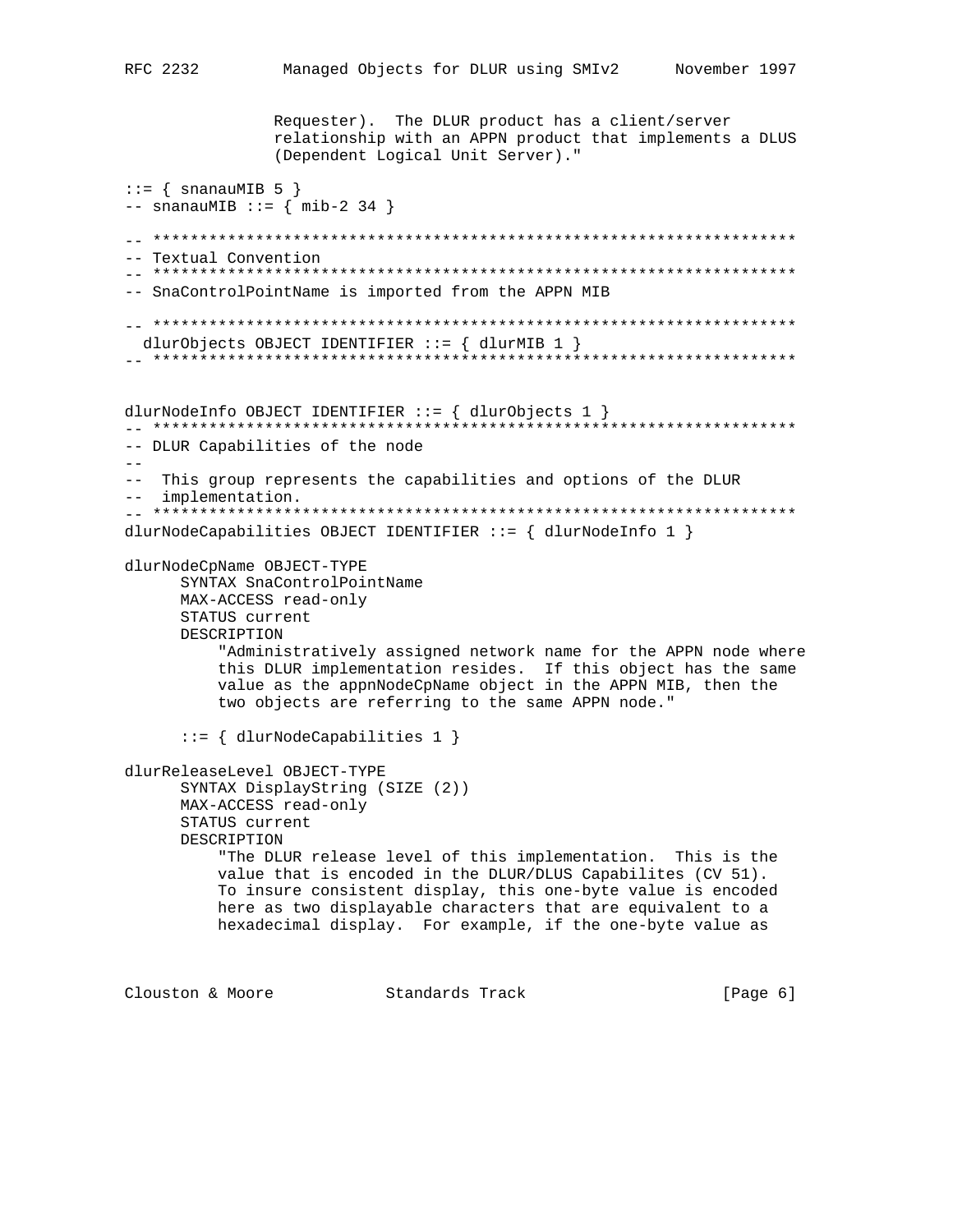encoded in CV51 is X'01', this object will contain the displayable string '01'." ::= { dlurNodeCapabilities 2 } dlurAnsSupport OBJECT-TYPE SYNTAX INTEGER { continueOrStop(1), stopOnly(2) } MAX-ACCESS read-only STATUS current DESCRIPTION "Automatic Network Shutdown (ANS) capability of this node. - 'continueOrStop' indicates that the DLUR implementation supports either ANS value (continue or stop) as specified by the DLUS on ACTPU for each PU. - 'stopOnly' indicates that the DLUR implementation only supports the ANS value of stop. ANS = continue means that the DLUR node will keep LU-LU sessions active even if SSCP-PU and SSCP-LU control sessions are interrupted. ANS = stop means that LU-LU sessions will be interrupted when the SSCP-PU and SSCP-LU sessions are interrupted." ::= { dlurNodeCapabilities 3 } dlurMultiSubnetSupport OBJECT-TYPE SYNTAX TruthValue MAX-ACCESS read-only STATUS current DESCRIPTION "Indication of whether this DLUR implementation can support CPSVRMGR sessions that cross NetId boundaries."

::= { dlurNodeCapabilities 4 }

dlurDefaultDefPrimDlusName OBJECT-TYPE SYNTAX SnaControlPointName MAX-ACCESS read-only STATUS current DESCRIPTION "The SNA name of the defined default primary DLUS for all of the PUs served by this DLUR. This can be overridden for a

Clouston & Moore 6 (Page 7)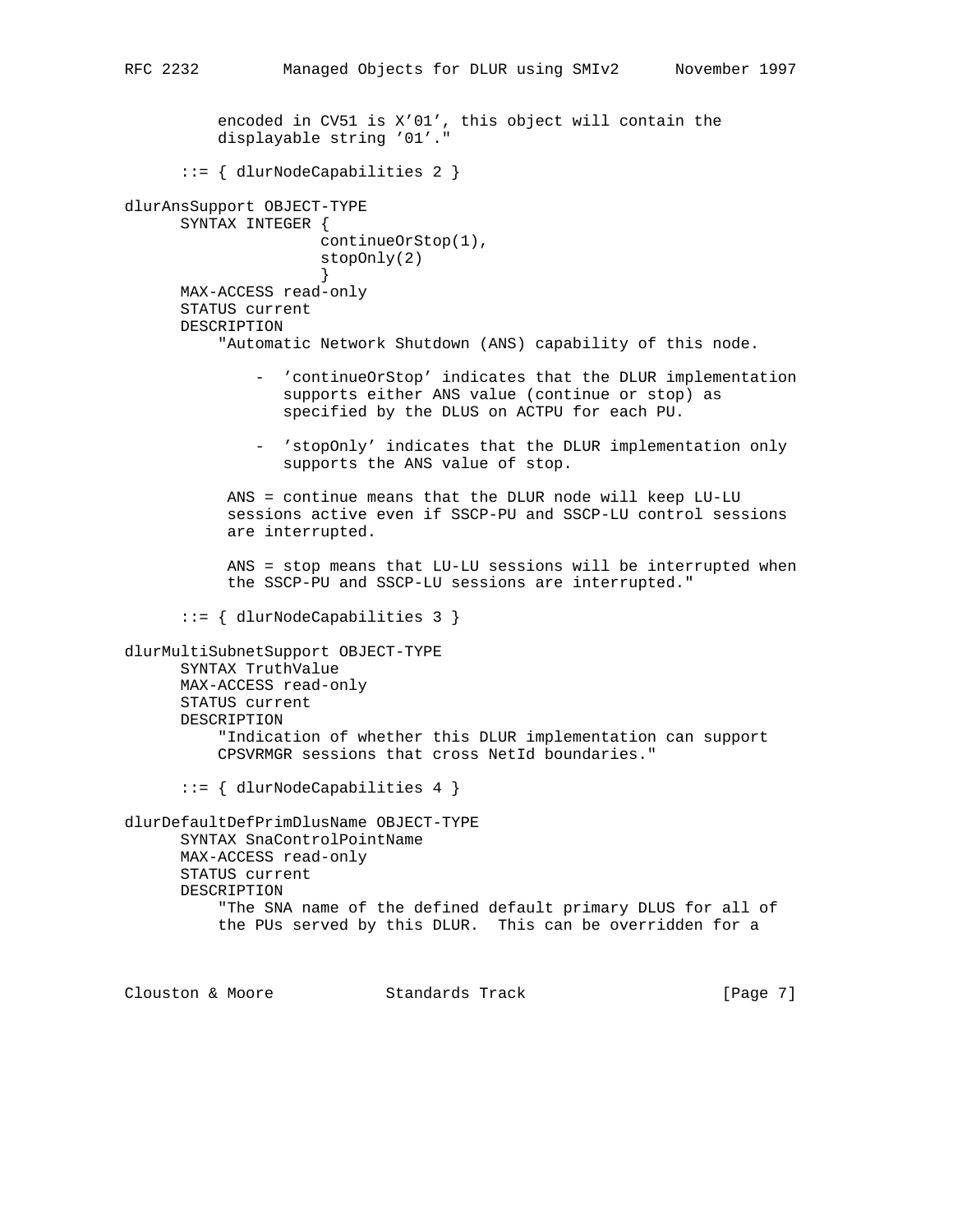particular PU by a defined primary DLUS for that PU, represented by the dlurPuDefPrimDlusName object."

::= { dlurNodeCapabilities 5 }

dlurNetworkNameForwardingSupport OBJECT-TYPE SYNTAX TruthValue MAX-ACCESS read-only STATUS current DESCRIPTION "Indication of whether this DLUR implementation supports forwarding of Network Name control vectors on ACTPUs and ACTLUs to DLUR-served PUs and their associated LUs. This object corresponds to byte 9. bit 3 of cv51." ::= { dlurNodeCapabilities 6 } dlurNondisDlusDlurSessDeactSup OBJECT-TYPE SYNTAX TruthValue MAX-ACCESS read-only STATUS current DESCRIPTION "Indication of whether this DLUR implementation supports nondisruptive deactivation of its DLUR-DLUS sessions. Upon receiving from a DLUS an UNBIND for the CPSVRMGR pipe with sense data X'08A0 000B', a DLUR that supports this option immediately begins attempting to activate a CPSVRMGR pipe with a DLUS other than the one that sent the UNBIND. This object corresponds to byte 9. bit 4 of cv51." ::= { dlurNodeCapabilities 7 } -- \*\*\*\*\*\*\*\*\*\*\*\*\*\*\*\*\*\*\*\*\*\*\*\*\*\*\*\*\*\*\*\*\*\*\*\*\*\*\*\*\*\*\*\*\*\*\*\*\*\*\*\*\*\*\*\*\*\*\*\*\*\*\*\*\*\*\*\*\* -- DLUR default defined backup DLUS table -- \*\*\*\*\*\*\*\*\*\*\*\*\*\*\*\*\*\*\*\*\*\*\*\*\*\*\*\*\*\*\*\*\*\*\*\*\*\*\*\*\*\*\*\*\*\*\*\*\*\*\*\*\*\*\*\*\*\*\*\*\*\*\*\*\*\*\*\*\* dlurDefaultDefBackupDlusTable OBJECT-TYPE SYNTAX SEQUENCE OF DlurDefaultDefBackupDlusEntry MAX-ACCESS not-accessible STATUS current DESCRIPTION "This table contains an ordered list of defined backup DLUSs for all of the PUs served by this DLUR. These can be overridden for a particular PU by a list of defined backup DLUSs for that PU, represented by the dlurPuDefBackupDlusNameTable. Entries in this table are

Clouston & Moore 6 (Page 8)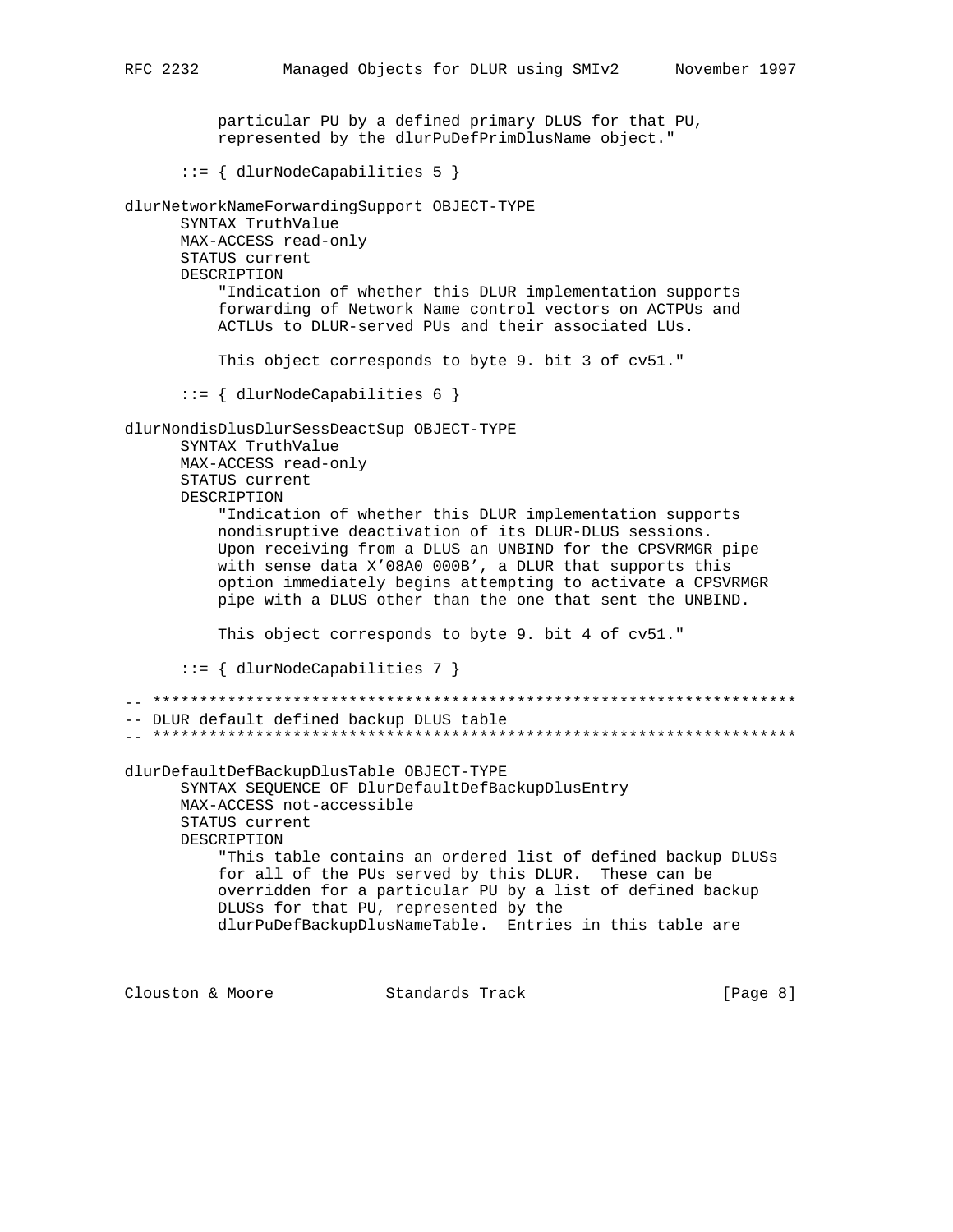ordered from most preferred default backup DLUS to least preferred."  $::=$  { dlurNodeInfo 2 } dlurDefaultDefBackupDlusEntry OBJECT-TYPE SYNTAX DlurDefaultDefBackupDlusEntry MAX-ACCESS not-accessible STATUS current DESCRIPTION "This table is indexed by an integer-valued index, which orders the entries from most preferred default backup DLUS to least preferred." INDEX { dlurDefaultDefBackupDlusIndex } ::= { dlurDefaultDefBackupDlusTable 1 } DlurDefaultDefBackupDlusEntry ::= SEQUENCE { dlurDefaultDefBackupDlusIndex Unsigned32, dlurDefaultDefBackupDlusName SnaControlPointName } dlurDefaultDefBackupDlusIndex OBJECT-TYPE SYNTAX Unsigned32 (1..4294967295) MAX-ACCESS not-accessible STATUS current DESCRIPTION "Index for this table. The index values start at 1, which identifies the most preferred default backup DLUS." ::= { dlurDefaultDefBackupDlusEntry 1 } dlurDefaultDefBackupDlusName OBJECT-TYPE SYNTAX SnaControlPointName MAX-ACCESS read-only STATUS current DESCRIPTION "Fully qualified name of a default backup DLUS for PUs served by this DLUR." ::= { dlurDefaultDefBackupDlusEntry 2 } -- \*\*\*\*\*\*\*\*\*\*\*\*\*\*\*\*\*\*\*\*\*\*\*\*\*\*\*\*\*\*\*\*\*\*\*\*\*\*\*\*\*\*\*\*\*\*\*\*\*\*\*\*\*\*\*\*\*\*\*\*\*\*\*\*\*\*\*\*\* -- PU Information -- -- The following table carries information about the PUs that this APPN -- node is supporting via DLUR.

Clouston & Moore 6 (Page 9)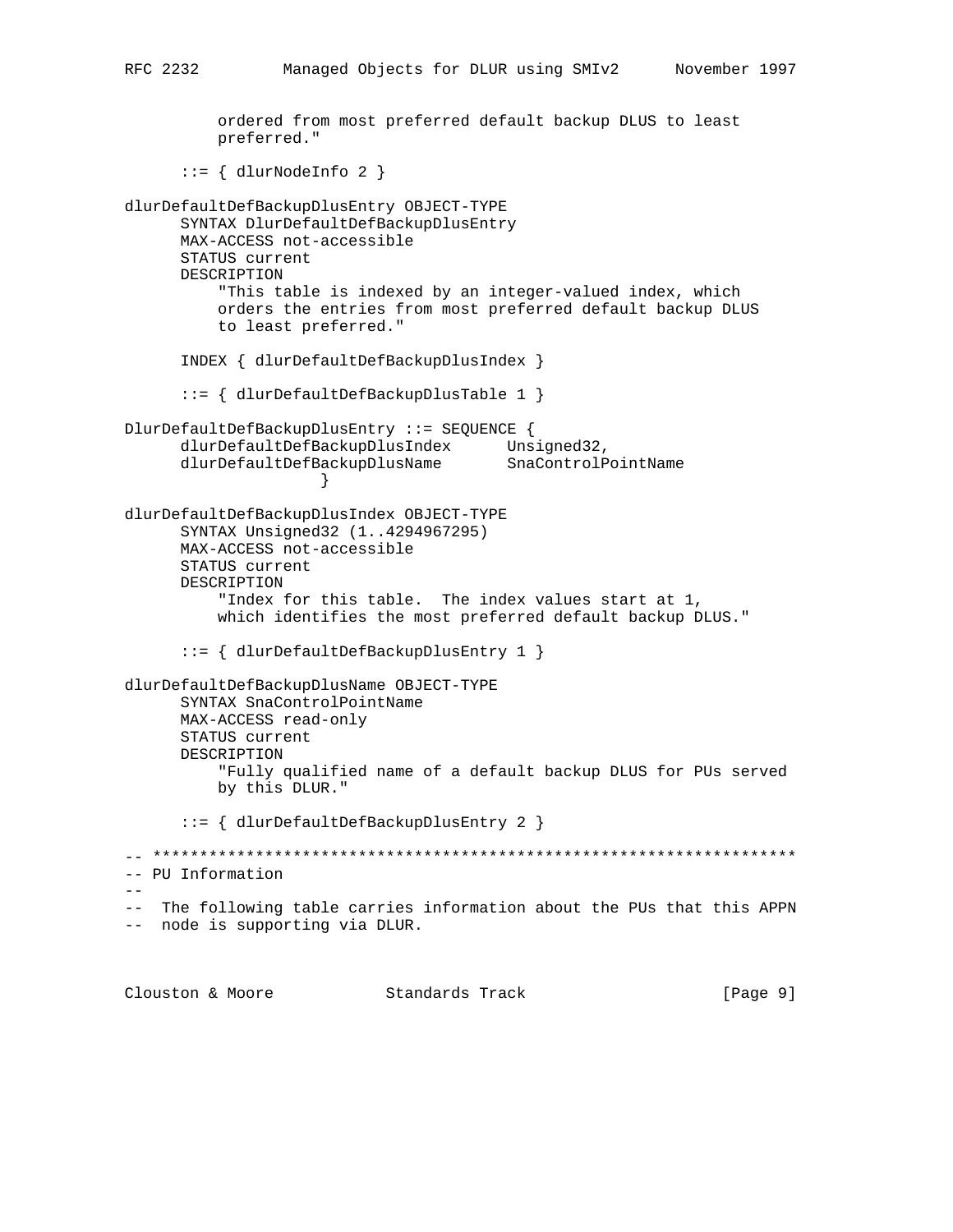```
-- *********************************************************************
dlurPuInfo OBJECT IDENTIFIER ::= { dlurObjects 2 }
dlurPuTable OBJECT-TYPE
      SYNTAX SEQUENCE OF DlurPuEntry
      MAX-ACCESS not-accessible
      STATUS current
      DESCRIPTION
          "Information about the PUs supported by this DLUR."
     ::= { dlurPuInfo 1 }
dlurPuEntry OBJECT-TYPE
      SYNTAX DlurPuEntry
      MAX-ACCESS not-accessible
      STATUS current
      DESCRIPTION
         "Entry in a table of PU information, indexed by PU name."
      INDEX { dlurPuName }
     ::= { dlurPuTable 1 }
DlurPuEntry ::= SEQUENCE {
dlurPuName DisplayString,
 dlurPuSscpSuppliedName DisplayString,
dlurPuStatus INTEGER,
dlurPuAnsSupport INTEGER,
dlurPuLocation INTEGER,
dlurPuLsName DisplayString,
 dlurPuDlusSessnStatus INTEGER,
dlurPuActiveDlusName DisplayString,
 dlurPuDefPrimDlusName DisplayString
 }
dlurPuName OBJECT-TYPE
      SYNTAX DisplayString (SIZE (1..17))
      MAX-ACCESS not-accessible
      STATUS current
      DESCRIPTION
         "Locally administered name of the PU."
     ::= { dlurPuEntry 1 }
dlurPuSscpSuppliedName OBJECT-TYPE
      SYNTAX DisplayString (SIZE (0..17))
      MAX-ACCESS read-only
Clouston & Moore Standards Track [Page 10]
```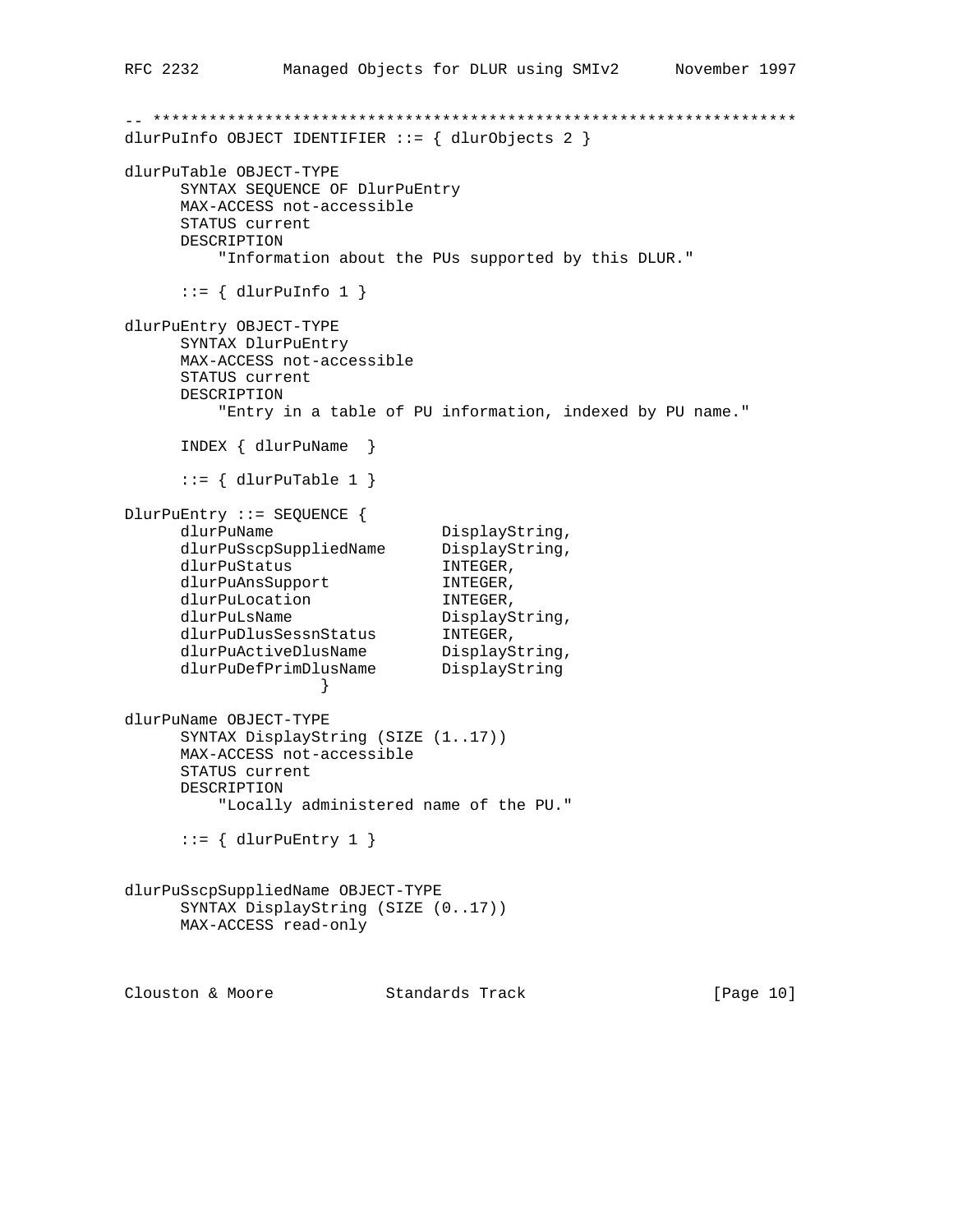```
 STATUS current
      DESCRIPTION
          "The SNA name of the PU. This value is supplied to a PU by the
          SSCP that activated it. If a value has not been supplied, a
          zero-length string is returned."
     ::= \{ \text{dlurPukntry } 2 \}dlurPuStatus OBJECT-TYPE
      SYNTAX INTEGER {
                      reset(1),
                      pendReqActpuRsp(2),
                      pendActpu(3),
                      pendActpuRsp(4),
                      active(5),
                      pendLinkact(6),
                      pendDactpuRsp(7),
                     pendInop(8),
                     pendInopActpu(9)
 }
      MAX-ACCESS read-only
      STATUS current
      DESCRIPTION
          "Status of the DLUR-supported PU. The following values are
          defined:
             reset(1) - reset
             pendReqActpuRsp(2) - pending a response from the DLUS
                                 to a Request ACTPU
             pendActpu(3) - pending an ACTPU from the DLUS
             pendActpuRsp(4) - pending an ACTPU response from the PU
 active(5) - active
 pendLinkact(6) - pending activation of the link to a
                                  downstream PU
             pendDactpuRsp(7) - pending a DACTPU response from the PU
             pendInop(8) - the CPSVRMGR pipe became inoperative
                                  while the DLUR was pending an ACTPU
                                  response from the PU
            pendInophctpu(9) - when the DLUR was in the pendInop
                                  state, a CPSVRMGR pipe became active
                                  and a new ACTPU was received over it,
                                  before a response to the previous
                                  ACTPU was received from the PU."
     ::= { dlurPuEntry 3 }
dlurPuAnsSupport OBJECT-TYPE
      SYNTAX INTEGER {
```
Clouston & Moore Standards Track [Page 11]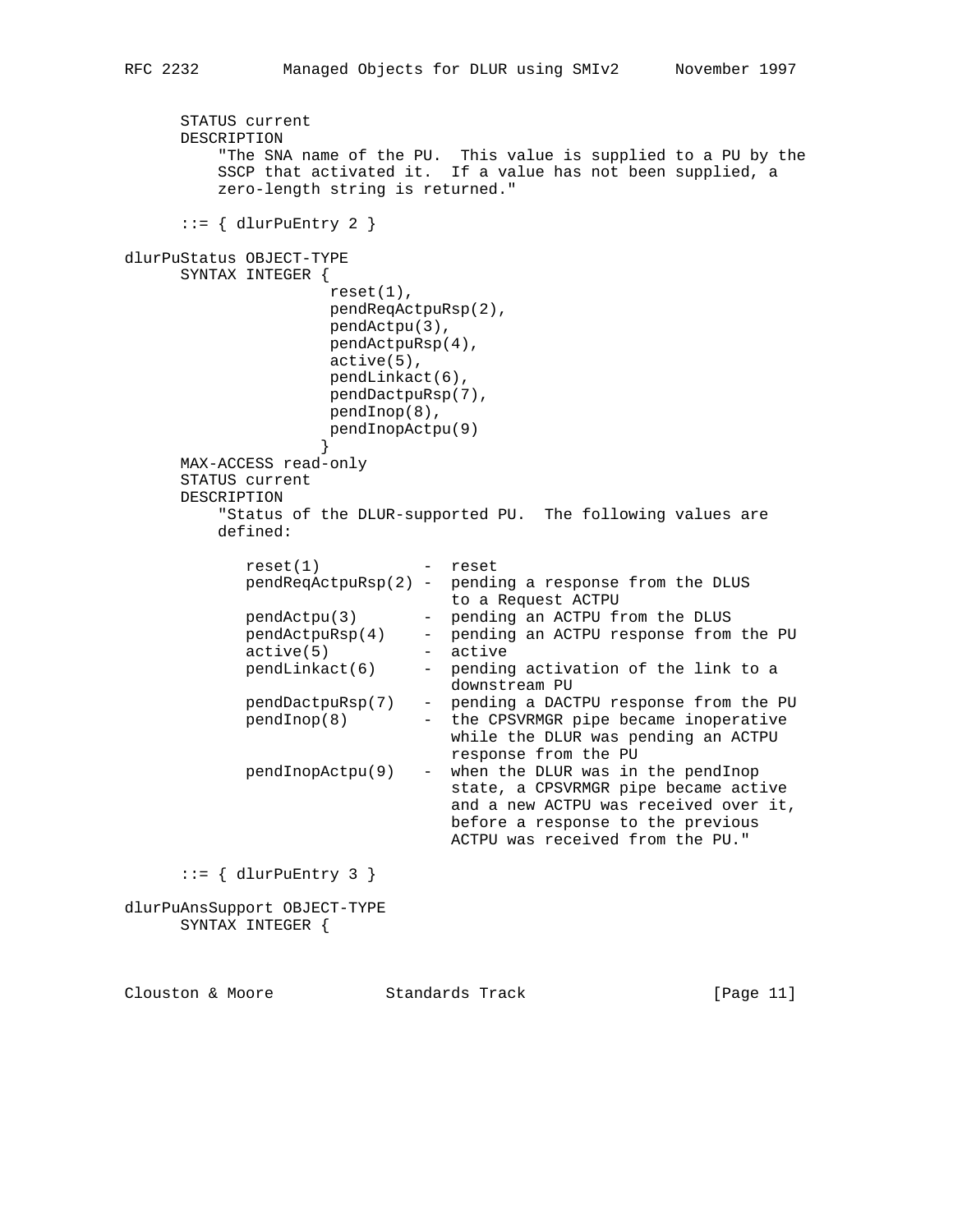```
 continue(1),
                     stop(2)
 }
      MAX-ACCESS read-only
      STATUS current
      DESCRIPTION
          "The Automatic Network Shutdown (ANS) support configured for
          this PU. This value (as configured by the network
          administrator) is sent by DLUS with ACTPU for each PU.
              - 'continue' means that the DLUR node will attempt to keep
                 LU-LU sessions active even if SSCP-PU and SSCP-LU
                 control sessions are interrupted.
              - 'stop' means that LU-LU sessions will be interrupted
                 when the SSCP-PU and SSCP-LU sessions are interrupted."
      ::= { dlurPuEntry 4 }
dlurPuLocation OBJECT-TYPE
      SYNTAX INTEGER {
                      internal(1),
                     downstream(2)}
      MAX-ACCESS read-only
      STATUS current
      DESCRIPTION
           "Location of the DLUR-support PU:
             interval(1) - internal to the APPN node itself (no link)
              downstream(2) - downstream of the APPN node (connected via
                             a link)."
     ::= { dlurPuEntry 5 }
dlurPuLsName OBJECT-TYPE
      SYNTAX DisplayString (SIZE (0..10))
      MAX-ACCESS read-only
      STATUS current
      DESCRIPTION
          "Administratively assigned name of the link station through
          which a downstream PU is connected to this DLUR. A zero-length
          string is returned for internal PUs. If this object has the
          same value as the appnLsName object in the APPN MIB, then the
          two are identifying the same link station."
      ::= { dlurPuEntry 6 }
dlurPuDlusSessnStatus OBJECT-TYPE
      SYNTAX INTEGER {
Clouston & Moore Standards Track [Page 12]
```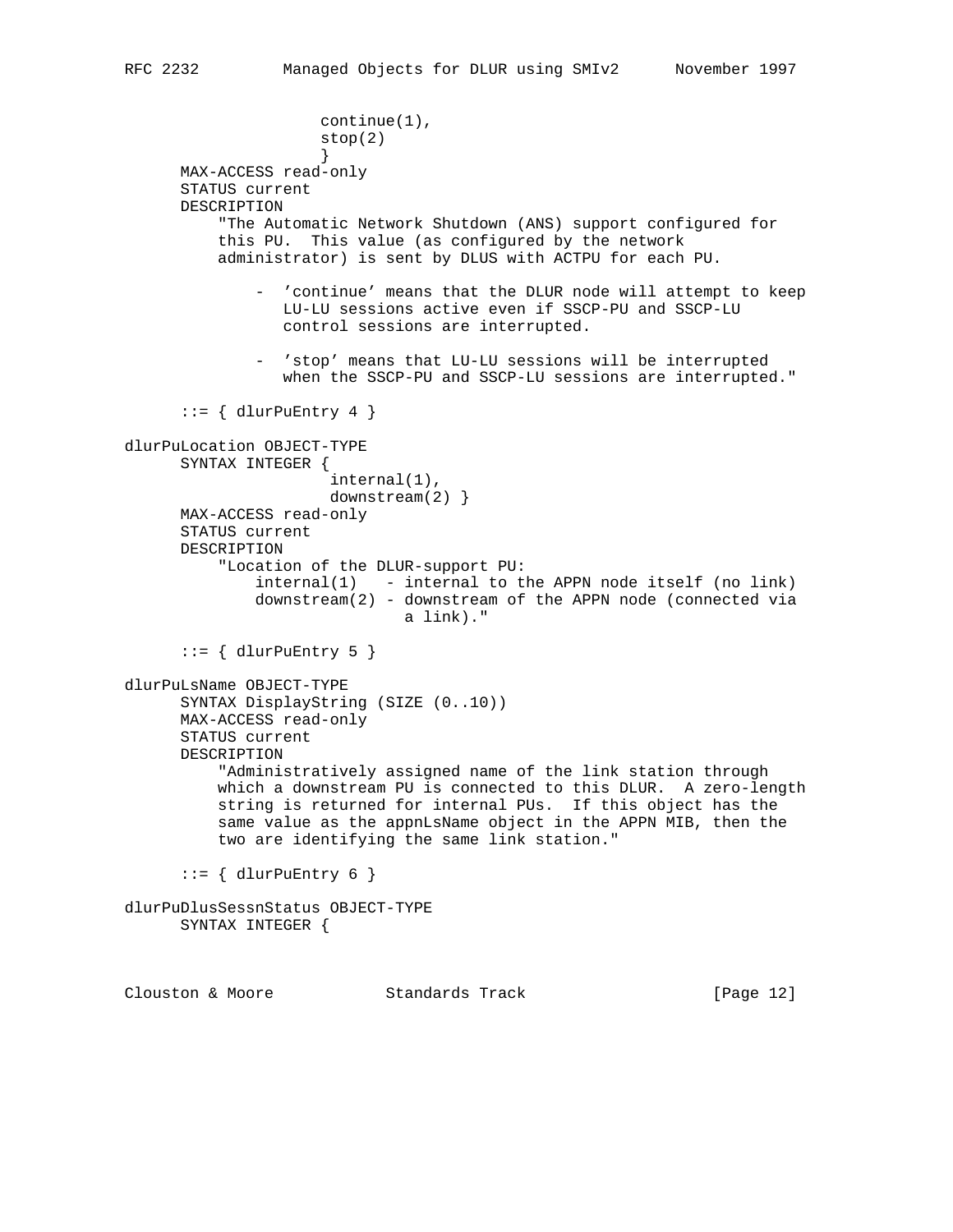```
 reset(1),
                          pendingActive(2),
                          active(3),
                          pendingInactive(4)
 }
       MAX-ACCESS read-only
       STATUS current
       DESCRIPTION
            "Status of the control session to the DLUS identified in
            dlurPuActiveDlusName. This is a combination of the separate
            states for the contention-winner and contention-loser sessions:
           reset(1) - none of the cases below
            pendingActive(2) - either contention-winner session or
                                   contention-loser session is pending active
            active(3) - contention-winner and contention-loser
                                   sessions are both active
            pendingInactive(4) - either contention-winner session or
                                    contention-loser session is pending
                                    inactive - this test is made AFTER the
                                    'pendingActive' test.
            The following matrix provides a different representation of
            how the values of this object are related to the individual
            states of the contention-winner and contention-loser sessions:
                  Conwinner
                  | pA | pI | A | X = !(pA | pI | A)
            C ++++++++++++++++++++++++++++++++++
            o pA | 2 | 2 | 2 | 2
            n ++++++++++++++++++++++++++++++++++
            l pI | 2 | 4 | 4 | 4
            o ++++++++++++++++++++++++++++++++++
            s A | 2 | 4 | 3 | 1
            e ++++++++++++++++++++++++++++++++++
            r X | 2 | 4 | 1 | 1
              ++++++++++++++++++++++++++++++++++
" "The Contract of the Contract of the Contract of the Contract of the Contract of the Contract of the Contract of the Contract of the Contract of the Contract of the Contract of the Contract of the Contract of the Contrac
       ::= { dlurPuEntry 7 }
dlurPuActiveDlusName OBJECT-TYPE
       SYNTAX DisplayString (SIZE (0..17))
       MAX-ACCESS read-only
       STATUS current
       DESCRIPTION
            "The SNA name of the active DLUS for this PU. If its length
            is not zero, this name follows the SnaControlPointName textual
```
Clouston & Moore Standards Track [Page 13]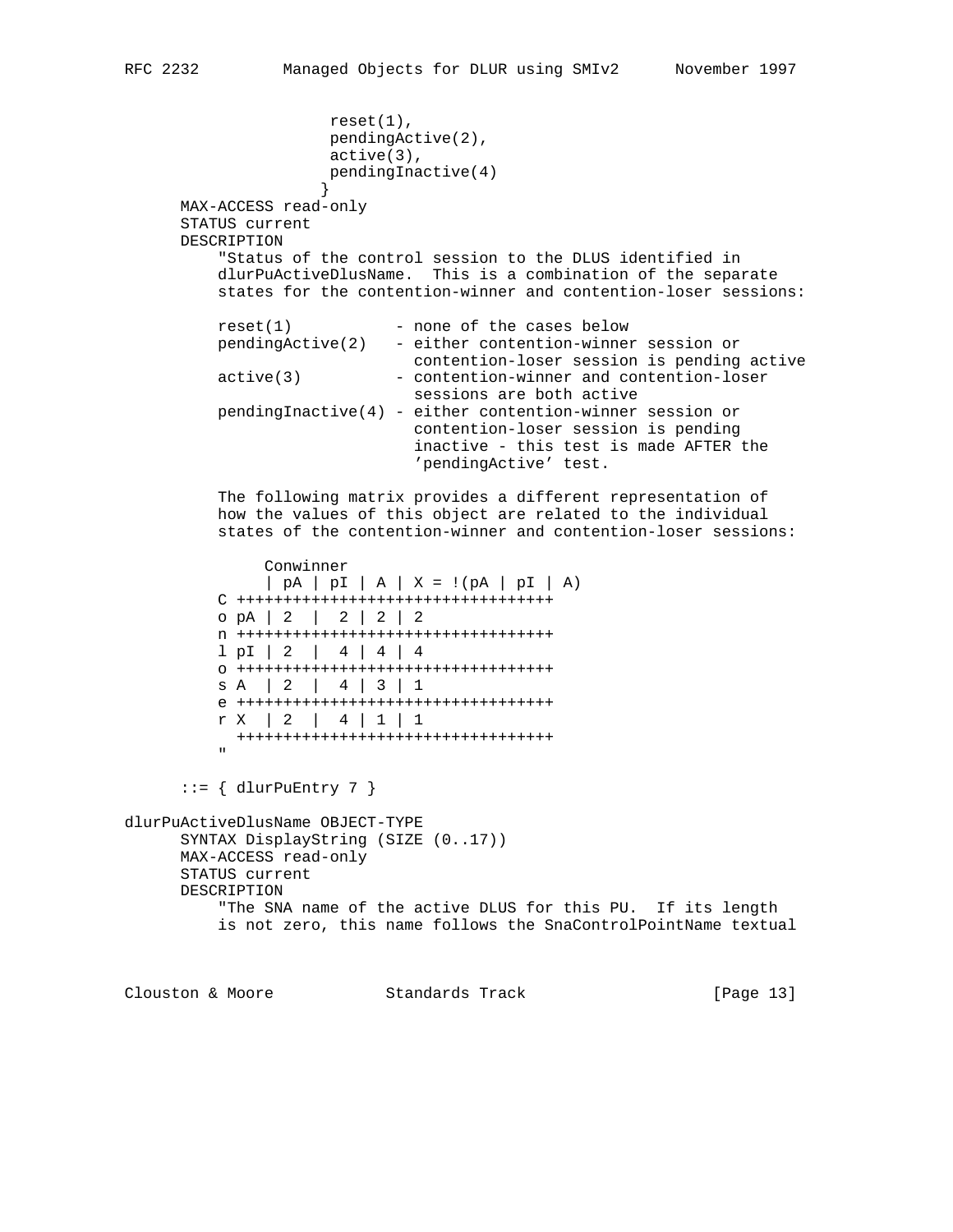convention. A zero-length string indicates that the PU does not currently have an active DLUS." ::= { dlurPuEntry 8 } dlurPuDefPrimDlusName OBJECT-TYPE SYNTAX DisplayString (SIZE (0..17)) MAX-ACCESS read-only STATUS current DESCRIPTION "The SNA name of the defined primary DLUS for this PU, if one has been defined. If present, this name follows the SnaControlPointName textual convention. A zero-length string indicates that no primary DLUS has been defined for this PU, in which case the global default represented by the dlurDefaultDefPrimDlusName object is used."  $::=$  { dlurPuEntry 9 } -- \*\*\*\*\*\*\*\*\*\*\*\*\*\*\*\*\*\*\*\*\*\*\*\*\*\*\*\*\*\*\*\*\*\*\*\*\*\*\*\*\* -- Defined backup DLUS table for a PU -- \*\*\*\*\*\*\*\*\*\*\*\*\*\*\*\*\*\*\*\*\*\*\*\*\*\*\*\*\*\*\*\*\*\*\*\*\*\*\*\*\* dlurPuDefBackupDlusTable OBJECT-TYPE SYNTAX SEQUENCE OF DlurPuDefBackupDlusEntry MAX-ACCESS not-accessible STATUS current DESCRIPTION "This table contains an ordered list of defined backup DLUSs for those PUs served by this DLUR that have their own defined backup DLUSs. PUs that have no entries in this table use the global default backup DLUSs for the DLUR, represented by the dlurDefaultDefBackupDlusNameTable. Entries in this table are ordered from most preferred backup DLUS to least preferred for each PU."  $::=$  { dlurPuInfo 2 } dlurPuDefBackupDlusEntry OBJECT-TYPE SYNTAX DlurPuDefBackupDlusEntry MAX-ACCESS not-accessible STATUS current DESCRIPTION "This table is indexed by PU name and by an integer-valued index, which orders the entries from most preferred backup DLUS for the PU to least preferred." INDEX { dlurPuDefBackupDlusPuName,

Clouston & Moore 6 Standards Track [Page 14]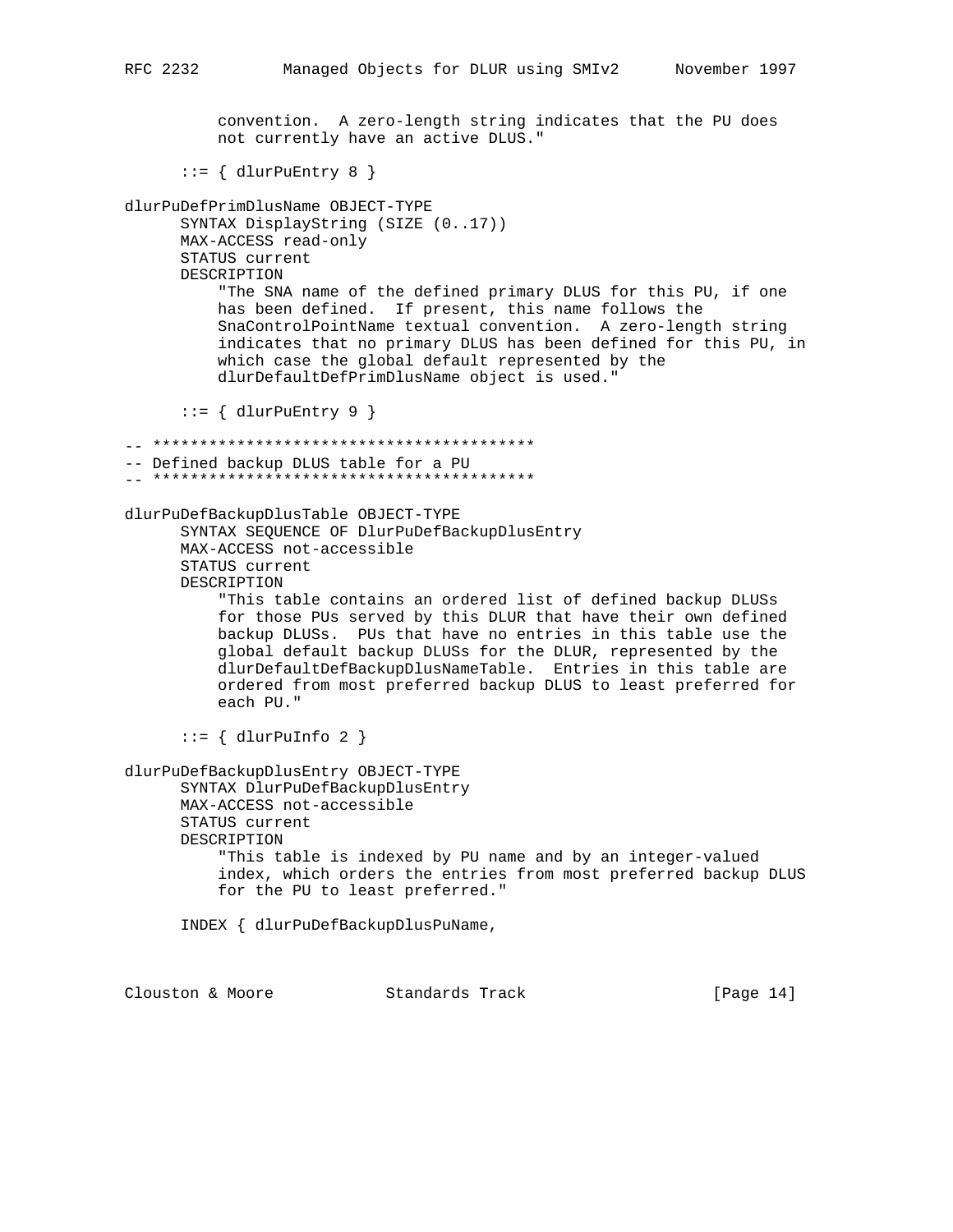dlurPuDefBackupDlusIndex } ::= { dlurPuDefBackupDlusTable 1 } DlurPuDefBackupDlusEntry ::= SEQUENCE { dlurPuDefBackupDlusPuName DisplayString, dlurPuDefBackupDlusIndex Unsigned32, dlurPuDefBackupDlusName SnaControlPointName } dlurPuDefBackupDlusPuName OBJECT-TYPE SYNTAX DisplayString (SIZE (1..17)) MAX-ACCESS not-accessible STATUS current DESCRIPTION "Locally administered name of the PU. If this object has the same value as the dlurPuName object, then the two are identifying the same PU." ::= { dlurPuDefBackupDlusEntry 1 } dlurPuDefBackupDlusIndex OBJECT-TYPE SYNTAX Unsigned32 (1..4294967295) MAX-ACCESS not-accessible STATUS current DESCRIPTION "Secondary index for this table. The index values start at 1, which identifies the most preferred backup DLUS for the PU." ::= { dlurPuDefBackupDlusEntry 2 } dlurPuDefBackupDlusName OBJECT-TYPE SYNTAX SnaControlPointName MAX-ACCESS read-only STATUS current DESCRIPTION "Fully qualified name of a backup DLUS for this PU." ::= { dlurPuDefBackupDlusEntry 3 } -- \*\*\*\*\*\*\*\*\*\*\*\*\*\*\*\*\*\*\*\*\*\*\*\*\*\*\*\*\*\*\*\*\*\*\*\*\*\*\*\*\*\*\*\*\*\*\*\*\*\*\*\*\*\*\*\*\*\*\*\*\*\*\*\*\*\*\*\*\* -- DLUS Control Sessions (CPSVRMGR Pipes)  $- -$ -- This table contains information about DLUS control sessions, also -- known as CPSVRMGR pipes. Although DLUR uses a pair of CPSVRMGR -- sessions for communication, for the purpose of status, information -- about these two sessions is combined to yield a single status for the -- requester/server connection.

Clouston & Moore Standards Track [Page 15]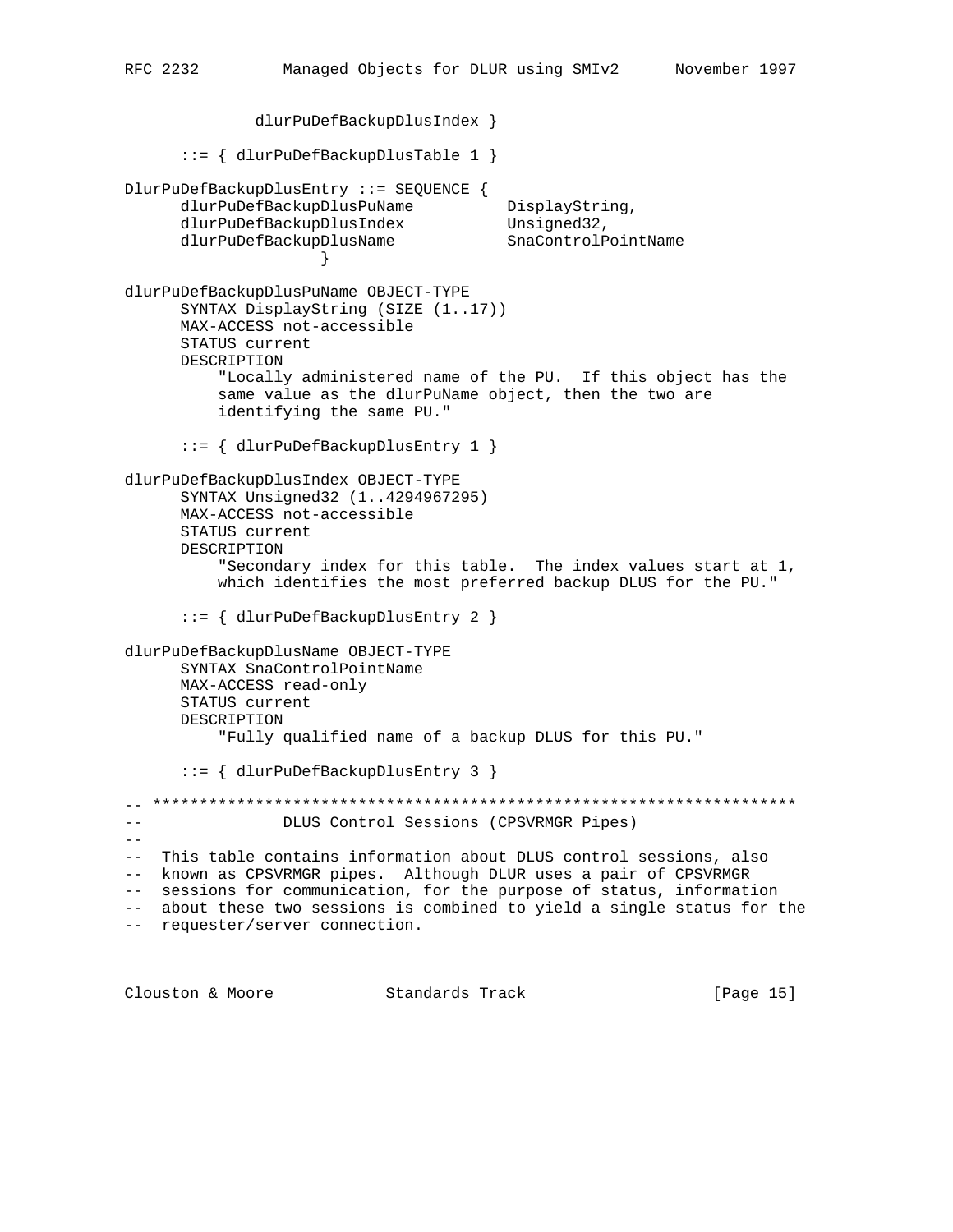```
-- *********************************************************************
dlurDlusInfo OBJECT IDENTIFIER ::= { dlurObjects 3 }
dlurDlusTable OBJECT-TYPE
      SYNTAX SEQUENCE OF DlurDlusEntry
      MAX-ACCESS not-accessible
      STATUS current
      DESCRIPTION
            "Information about DLUS control sessions."
       ::= { dlurDlusInfo 1}
dlurDlusEntry OBJECT-TYPE
       SYNTAX DlurDlusEntry
      MAX-ACCESS not-accessible
      STATUS current
      DESCRIPTION
            "This entry is indexed by the name of the DLUS."
       INDEX { dlurDlusName }
      ::= { dlurDlusTable 1 }
DlurDlusEntry ::= SEQUENCE {
dlurDlusName SnaControlPointName,
 dlurDlusSessnStatus INTEGER
 }
dlurDlusName OBJECT-TYPE
      SYNTAX SnaControlPointName
      MAX-ACCESS not-accessible
      STATUS current
      DESCRIPTION
           "The SNA name of a DLUS with which this DLUR currently has a
          CPSVRMGR pipe established."
      ::= { dlurDlusEntry 1 }
dlurDlusSessnStatus OBJECT-TYPE
      SYNTAX INTEGER {
                      reset(1),
                      pendingActive(2),
                      active(3),
                      pendingInactive(4)
 }
      MAX-ACCESS read-only
      STATUS current
```
Clouston & Moore Standards Track [Page 16]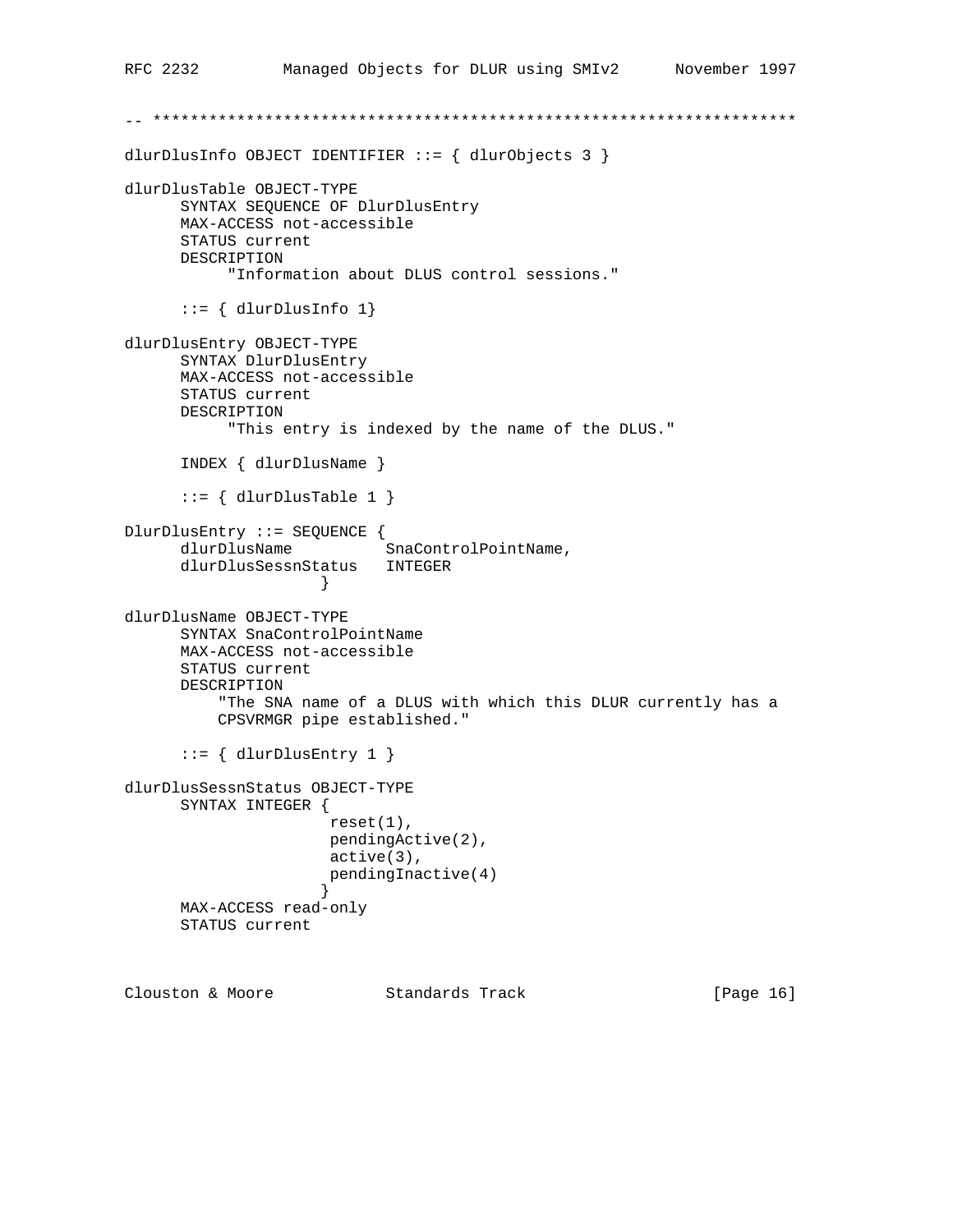DESCRIPTION

 "Status of the CPSVRMGR pipe between the DLUR and this DLUS. This is a combination of the separate states for the contention-winner and contention-loser sessions:  $reset(1)$  - none of the cases below pendingActive(2) - either contention-winner session or contention-loser session is pending active active(3) - contention-winner and contention-loser sessions are both active pendingInactive(4) - either contention-winner session or contention-loser session is pending inactive - this test is made AFTER the 'pendingActive' test. The following matrix provides a different representation of how the values of this object are related to the individual states of the contention-winner and contention-loser sessions: Conwinner | pA | pI | A | X = !(pA | pI | A) C ++++++++++++++++++++++++++++++++++ o pA | 2 | 2 | 2 | 2 n ++++++++++++++++++++++++++++++++++ l pI | 2 | 4 | 4 | 4 o ++++++++++++++++++++++++++++++++++ s A | 2 | 4 | 3 | 1 e ++++++++++++++++++++++++++++++++++ r X | 2 | 4 | 1 | 1 ++++++++++++++++++++++++++++++++++ " "The Contract of the Contract of the Contract of the Contract of the Contract of the Contract of the Contract of the Contract of the Contract of the Contract of the Contract of the Contract of the Contract of the Contrac  $::=$  { dlurDlusEntry 2 } -- \*\*\*\*\*\*\*\*\*\*\*\*\*\*\*\*\*\*\*\*\*\*\*\*\*\*\*\*\*\*\*\*\*\*\*\*\*\*\*\*\*\*\*\*\*\*\*\*\*\*\*\*\*\*\*\*\*\*\*\*\*\*\* -- Conformance information  $\hspace{1.3cm} - \hspace{1.3cm} - \hspace{1.3cm} - \hspace{1.3cm} - \hspace{1.3cm} - \hspace{1.3cm} - \hspace{1.3cm} - \hspace{1.3cm} - \hspace{1.3cm} - \hspace{1.3cm} - \hspace{1.3cm} - \hspace{1.3cm} - \hspace{1.3cm} - \hspace{1.3cm} - \hspace{1.3cm} - \hspace{1.3cm} - \hspace{1.3cm} - \hspace{1.3cm} - \hspace{1.3cm} - \hspace{1.3cm} - \hspace{1.3cm} - \hspace{1.3cm}$ dlurConformance OBJECT IDENTIFIER ::= { dlurMIB 2 } dlurCompliances OBJECT IDENTIFIER ::= { dlurConformance 1 } dlurGroups OBJECT IDENTIFIER ::= { dlurConformance 2 } -- Compliance statements dlurCompliance MODULE-COMPLIANCE STATUS current DESCRIPTION

Clouston & Moore Standards Track [Page 17]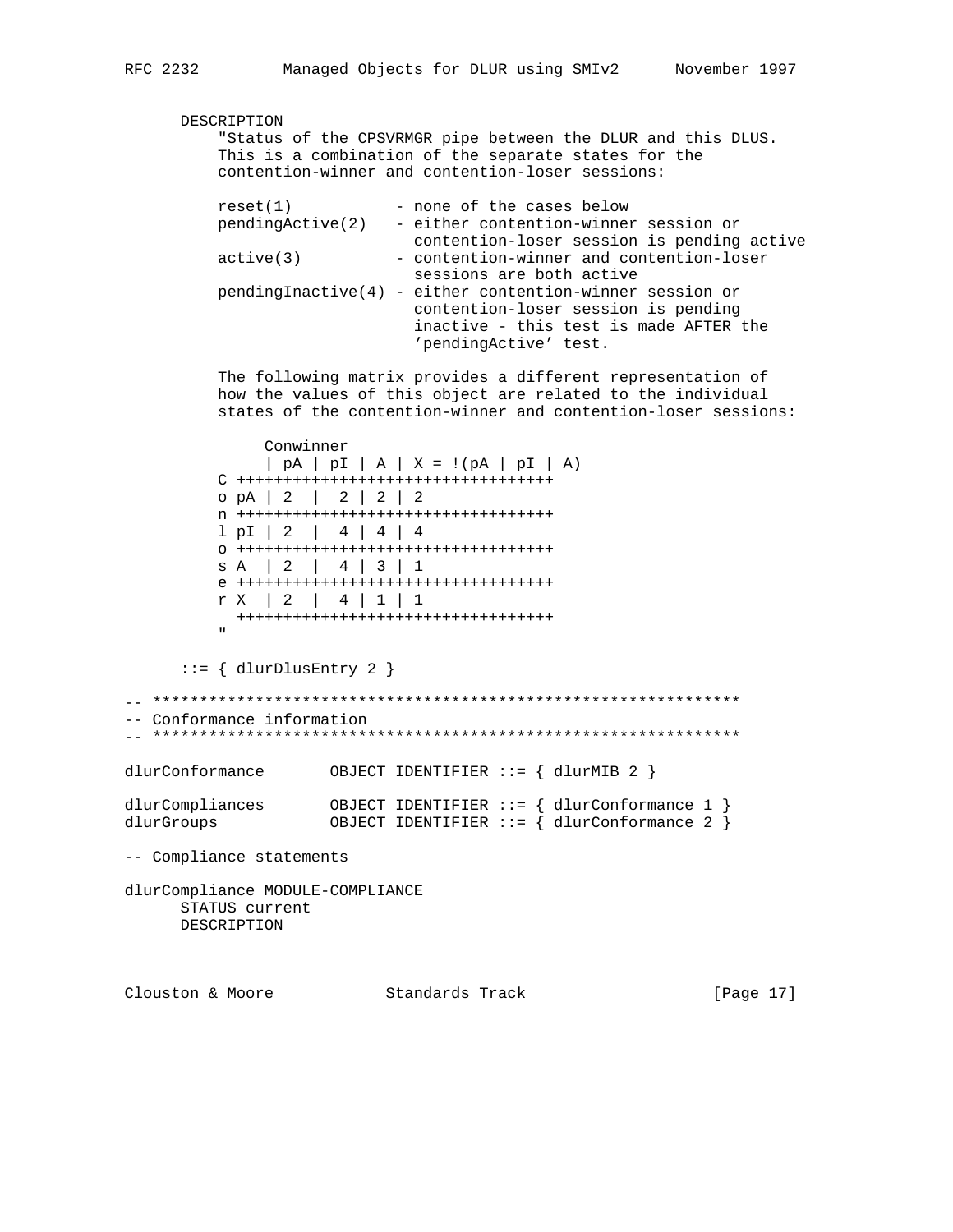"The compliance statement for the SNMPv2 entities which implement the DLUR MIB."

MODULE -- this module

-- Unconditionally mandatory groups MANDATORY-GROUPS { dlurConfGroup }

::= { dlurCompliances 1 }

```
-- Units of conformance
dlurConfGroup OBJECT-GROUP
       OBJECTS {
                dlurNodeCpName,
                 dlurReleaseLevel,
                 dlurAnsSupport,
                 dlurMultiSubnetSupport,
                 dlurNetworkNameForwardingSupport,
                 dlurNondisDlusDlurSessDeactSup,
                 dlurDefaultDefPrimDlusName,
                 dlurDefaultDefBackupDlusName,
                dlurPuSscpSuppliedName,
                dlurPuStatus,
                dlurPuAnsSupport,
                dlurPuLocation,
                 dlurPuLsName,
                dlurPuDlusSessnStatus,
                 dlurPuActiveDlusName,
                dlurPuDefPrimDlusName,
                dlurPuDefBackupDlusName,
```

```
 dlurDlusSessnStatus
 }
      STATUS current
      DESCRIPTION
          "A collection of objects providing information on an
          implementation of APPN DLUR."
```
 $::=$  { dlurGroups 1 }

-- end of conformance statement

END

6. Acknowledgments

 This MIB module is the product of the IETF SNA NAU MIB WG and the AIW APPN/HPR MIBs SIG.

Clouston & Moore Standards Track [Page 18]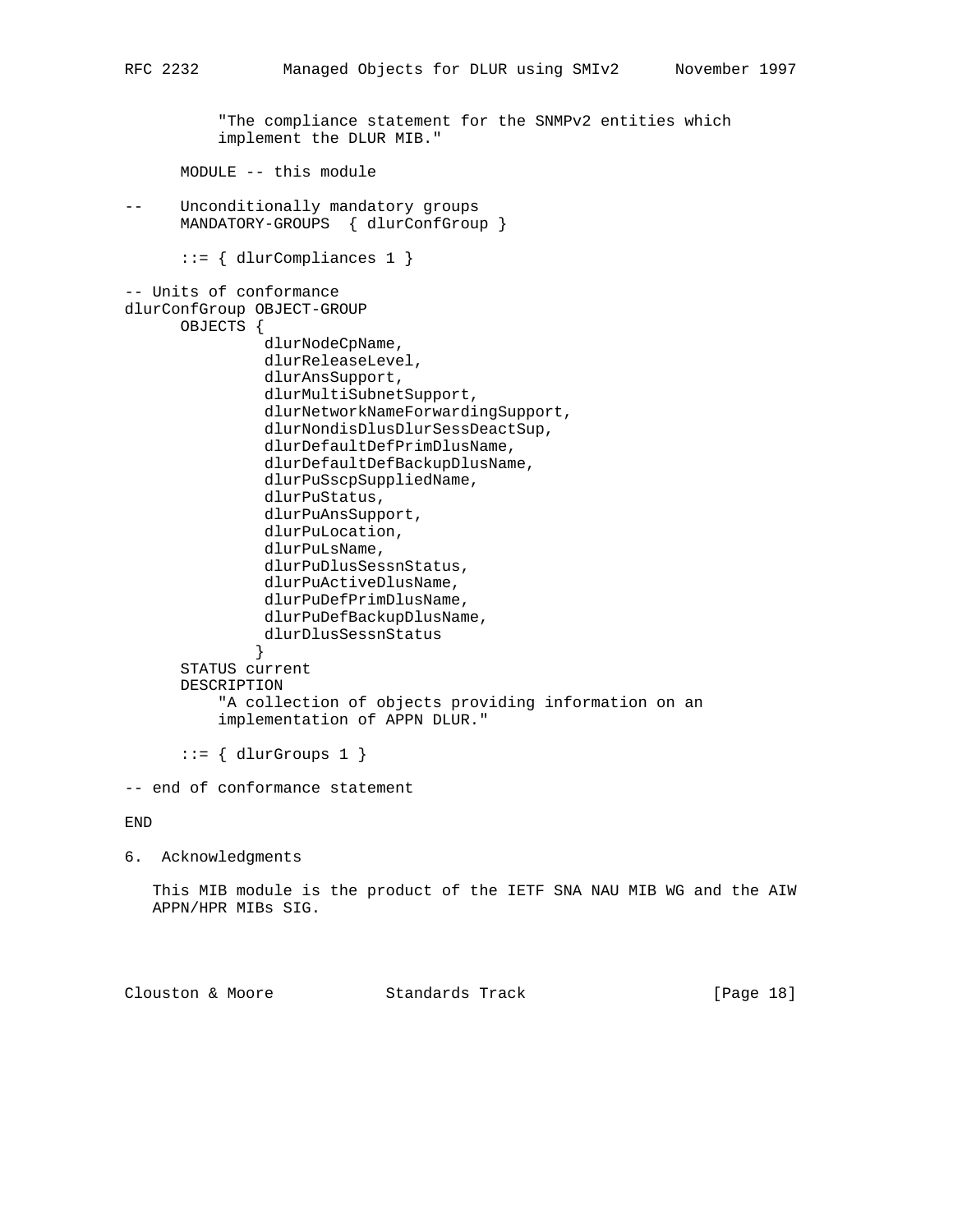- 
- 7. References
	- [1] Case, J., McCloghrie, K., Rose, M., and S. Waldbusser, "Structure of Management Information for version 2 of the Simple Network Management Protocol (SNMPv2)", RFC 1902, January 1996.
	- [2] Case, J., McCloghrie, K., Rose, M., and S. Waldbusser, "Textual Conventions for Version 2 of the Simple Network Management Protocol (SNMPv2)", RFC 1903, January 1996.
	- [3] Case, J., McCloghrie, K., Rose, M., and S. Waldbusser, "Conformance Statements for Version 2 of the Simple Network Management Protocol (SNMPv2)", RFC 1904, January 1996.
	- [4] Clouston, B., and B. Moore, "Definition of Managed Objects for APPN", RFC 2155, June 1997.
	- [5] IBM, Systems Network Architecture Advanced Peer-to-Peer Networking Dependent LU Requester Architecture Reference, Version 1.2, SV40-1010-01, December 1995.
	- [6] IBM, SNA/MS Formats, GC31-8302-00.
- 8. Security Considerations

 In most cases, MIBs are not themselves security risks; if SNMP security is operating as intended, the use of a MIB to view information about a system, or to change some parameter at the system, is a tool, not a threat.

 None of the read-only objects in the DLUR MIB reports a password, user data, or anything else that is particularly sensitive. Some enterprises view their network configuration itself, as well as information about network usage and performance, as corporate assets; such enterprises may wish to restrict SNMP access to most of the objects in the MIB.

There are no read-write objects in the DLUR MIB.

Clouston & Moore Standards Track [Page 19]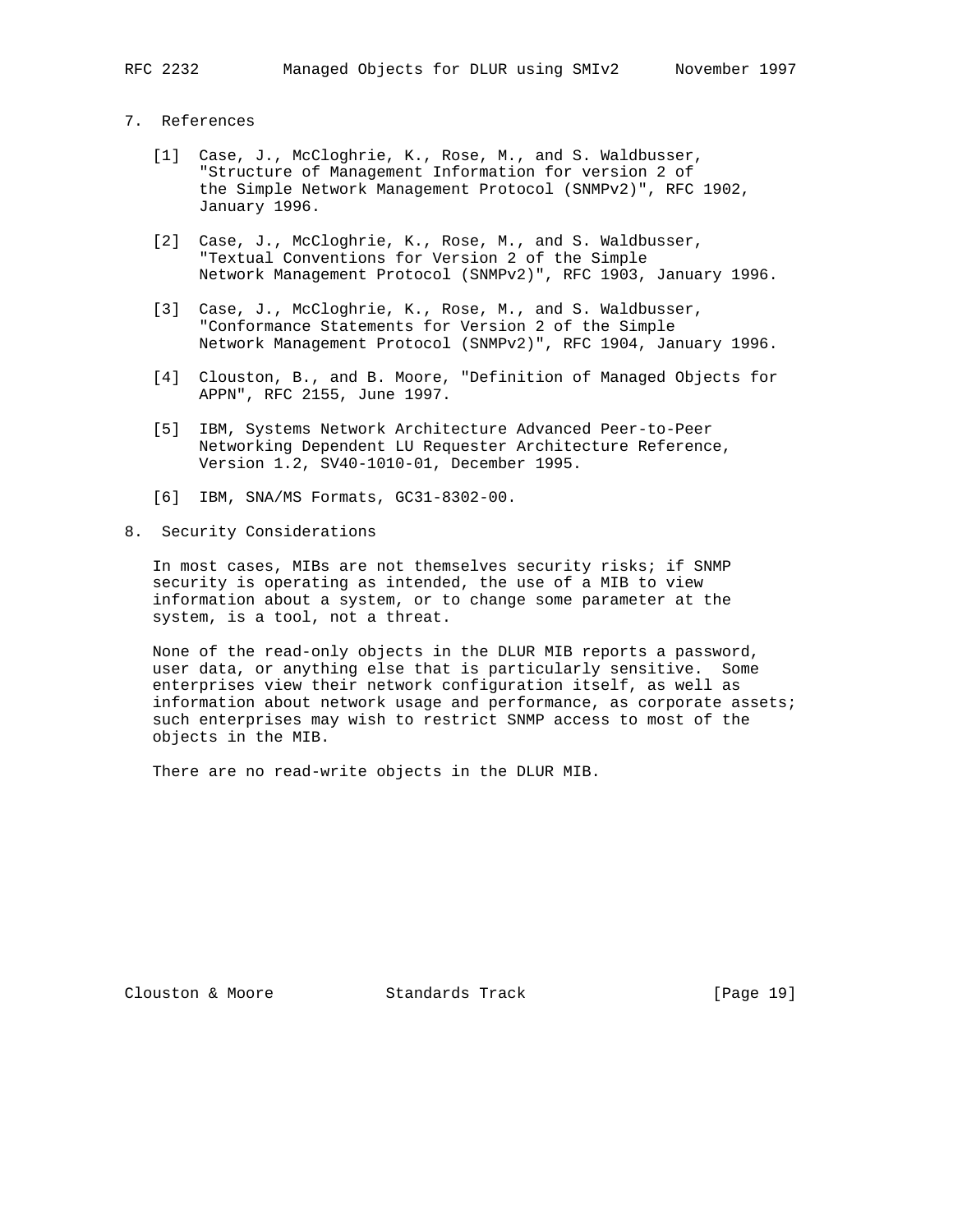9. Authors' Addresses

 Bob Clouston Cisco Systems 7025 Kit Creek Road P.O. Box 14987 Research Triangle Park, NC 27709, USA

 Phone: +1 919 472 2333 EMail: clouston@cisco.com

 Bob Moore IBM Corporation 800 Park Offices Drive CNMA/664 P.O. Box 12195 Research Triangle Park, NC 27709, USA

 Phone: +1 919 254 4436 EMail: remoore@ralvm6.vnet.ibm.com